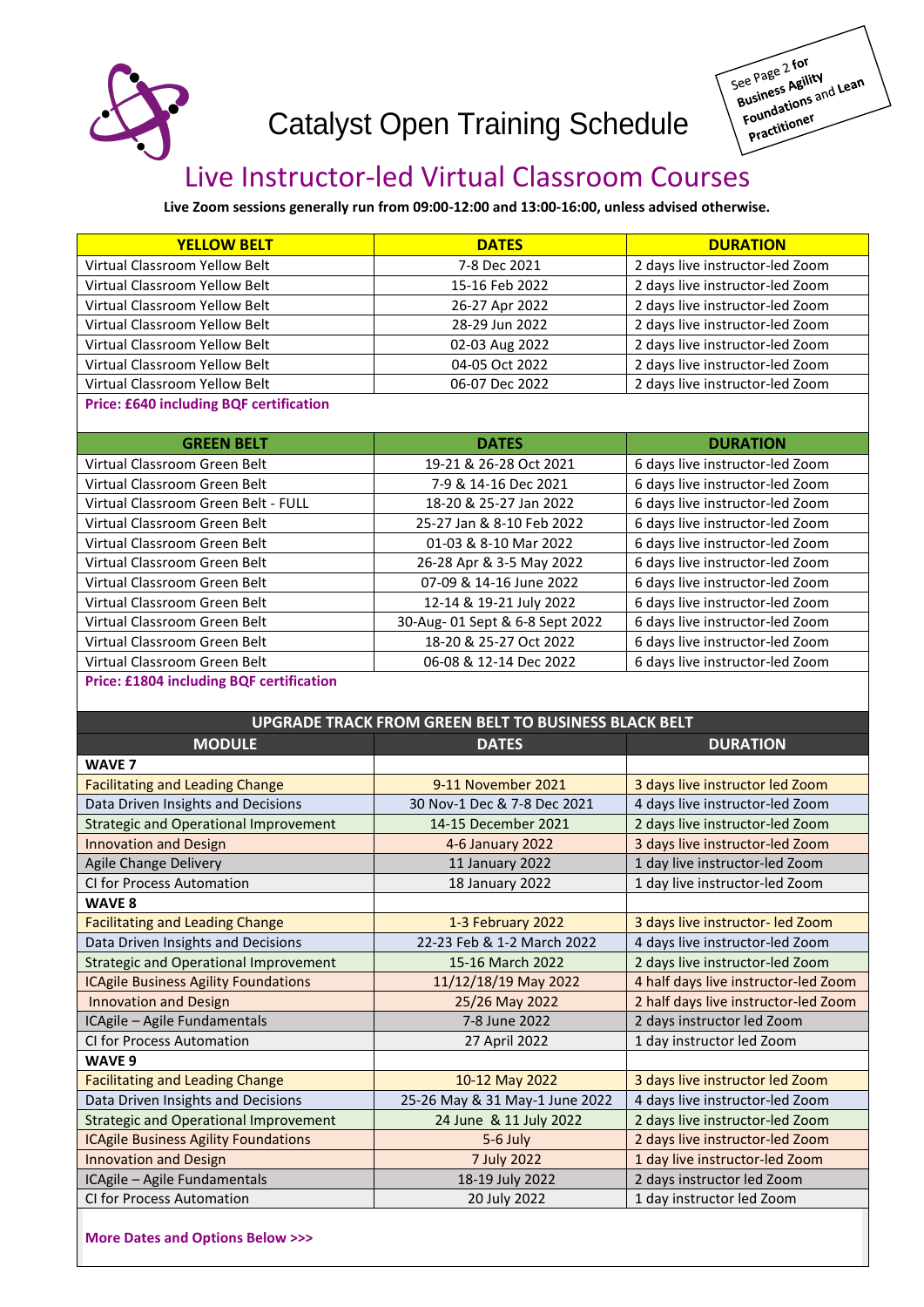

| UPGRADE TRACK FROM GREEN BELT TO BUSINESS BLACK BELT CTD.                                                           |                              |                                 |  |
|---------------------------------------------------------------------------------------------------------------------|------------------------------|---------------------------------|--|
| <b>MODULE</b>                                                                                                       | <b>START DATE</b>            | <b>DURATION</b>                 |  |
| <b>WAVE 10</b>                                                                                                      |                              |                                 |  |
| <b>Facilitating and Leading Change</b>                                                                              | 12-14 July 2022              | 3 days live instructor led Zoom |  |
| Data Driven Insights and Decisions                                                                                  | 30-31 August & 6-7 Sept 2022 | 4 days live instructor-led Zoom |  |
| <b>Strategic and Operational Improvement</b>                                                                        | 20-21 September 2022         | 2 days live instructor-led Zoom |  |
| <b>ICAgile Business Agility Foundations</b>                                                                         | 4-5 Oct 2022                 | 2 days live instructor-led Zoom |  |
| <b>Innovation and Design</b>                                                                                        | 6 Oct 2022                   | 1 day live instructor-led Zoom  |  |
| ICAgile - Agile Fundamentals                                                                                        | 17-18 Oct 2022               | 2 days live instructor-led Zoom |  |
| CI for Process Automation                                                                                           | 19 Oct 2022                  | 1 day instructor-led Zoom       |  |
| <b>WAVE 11</b>                                                                                                      |                              |                                 |  |
| <b>Facilitating and Leading Change</b>                                                                              | 11-13 Oct 2022               | 3 days live instructor led Zoom |  |
| Data Driven Insights and Decisions                                                                                  | 22-23 & 29-30 Nov 2022       | 4 days live instructor-led Zoom |  |
| <b>Strategic and Operational Improvement</b>                                                                        | 13-14 Dec 2022               | 2 days live instructor-led Zoom |  |
| <b>ICAgile Business Agility Foundations</b>                                                                         | 3-4 Jan 2023                 | 2 days live instructor-led Zoom |  |
| <b>Innovation and Design</b>                                                                                        | 5 Jan 2023                   | 1 day live instructor-led Zoom  |  |
| ICAgile - Agile Fundamentals                                                                                        | 16-17 Jan 2023               | 2 days live instructor-led Zoom |  |
| CI for Process Automation                                                                                           | 18 Jan 2023                  | 1 day instructor-led Zoom       |  |
| <b>Prices:-</b>                                                                                                     |                              |                                 |  |
| Business Black Belt including Green Belt (7 modules): £4,648 including BQF certification                            |                              |                                 |  |
| Upgrade from Green Belt to BBB starting with Facilitating and Leading Change: (6 modules): £3,663 including BQF     |                              |                                 |  |
| certification                                                                                                       |                              |                                 |  |
| Upgrade from Green Belt & FLC to BBB starting with Data Driven Insights and Decisions (5 modules): £3,039 including |                              |                                 |  |
| <b>BOF certification</b>                                                                                            |                              |                                 |  |
| Horizontal upgrade from BB to BBB (4 modules) £2070                                                                 |                              |                                 |  |
| Above prices are per person & include BQF Business Black Belt certification and exclude vat                         |                              |                                 |  |
| UPGRADE TRACK FROM GREEN BELT TO LEAN SIX SIGMA BLACK BELT                                                          |                              |                                 |  |
| <b>MODULE</b>                                                                                                       | <b>STARTING DATE</b>         | <b>DURATION</b>                 |  |

| <b>MODULE</b>                                   | <b>STARTING DATE</b> | <b>DURATION</b>                 |
|-------------------------------------------------|----------------------|---------------------------------|
| <b>Facilitating and Leading Change</b>          | See above            | 3 days live instructor led Zoom |
| Data Driven Insights and Decisions              | See above            | 4 days live instructor led Zoom |
| <b>Further Process Measurement and Analysis</b> | 15-16 March 2022     | 2 days live instructor led Zoom |
| <b>Advanced Black Belt Tools</b>                | 29-31 March 2022     | 3 days live instructor led Zoom |
| <b>Further Process Measurement and Analysis</b> | 27-28 Sept 2022      | 2 days live instructor led Zoom |
| <b>Advanced Black Belt Tools</b>                | 18-20 Oct 2022       | 3 days live instructor led Zoom |

**Prices:-**

**Advanced Green Belt (3 modules) : £3257**

**Upgrade to AGB (2 modules): £1804**

**Self-paced Online Black Belt (5 modules): £2,305**

**Lean Six Sigma Black Belt including Green Belt (5 modules): £4,358 including BQF certification**

**Upgrade from Green Belt to LSS Black Belt (4 modules): £3,257 including BQF certification**

*Above prices are per person & include BQF Black Belt certification and exclude vat*

| <b>ICAgile Accredited BUSINESS AGILITY FOUNDATIONS</b> |                          |                                     |  |
|--------------------------------------------------------|--------------------------|-------------------------------------|--|
| <b>MODULE</b>                                          | <b>DATES</b>             | <b>DURATION</b>                     |  |
| <b>Business Agility Foundations</b>                    | 12/13/19/20 January 2022 | Live instructor-led Zoom            |  |
| <b>Business Agility Foundations</b>                    | 9/10/16/17 February 2022 | 4x4 hour sessions                   |  |
| <b>Business Agility Foundations</b>                    | 11/12/18/19 May 2022     | Option of 8am or 2pm start each day |  |
| Price: £995.00 including ICAgile certification         |                          |                                     |  |
| <b>LEAN PRACTITIONER</b>                               |                          |                                     |  |
| Lean Practitioner                                      | 15-17 February 2022      | 3 days live instructor led Zoom     |  |
| <b>Price: £946 including BQF certification</b>         |                          |                                     |  |